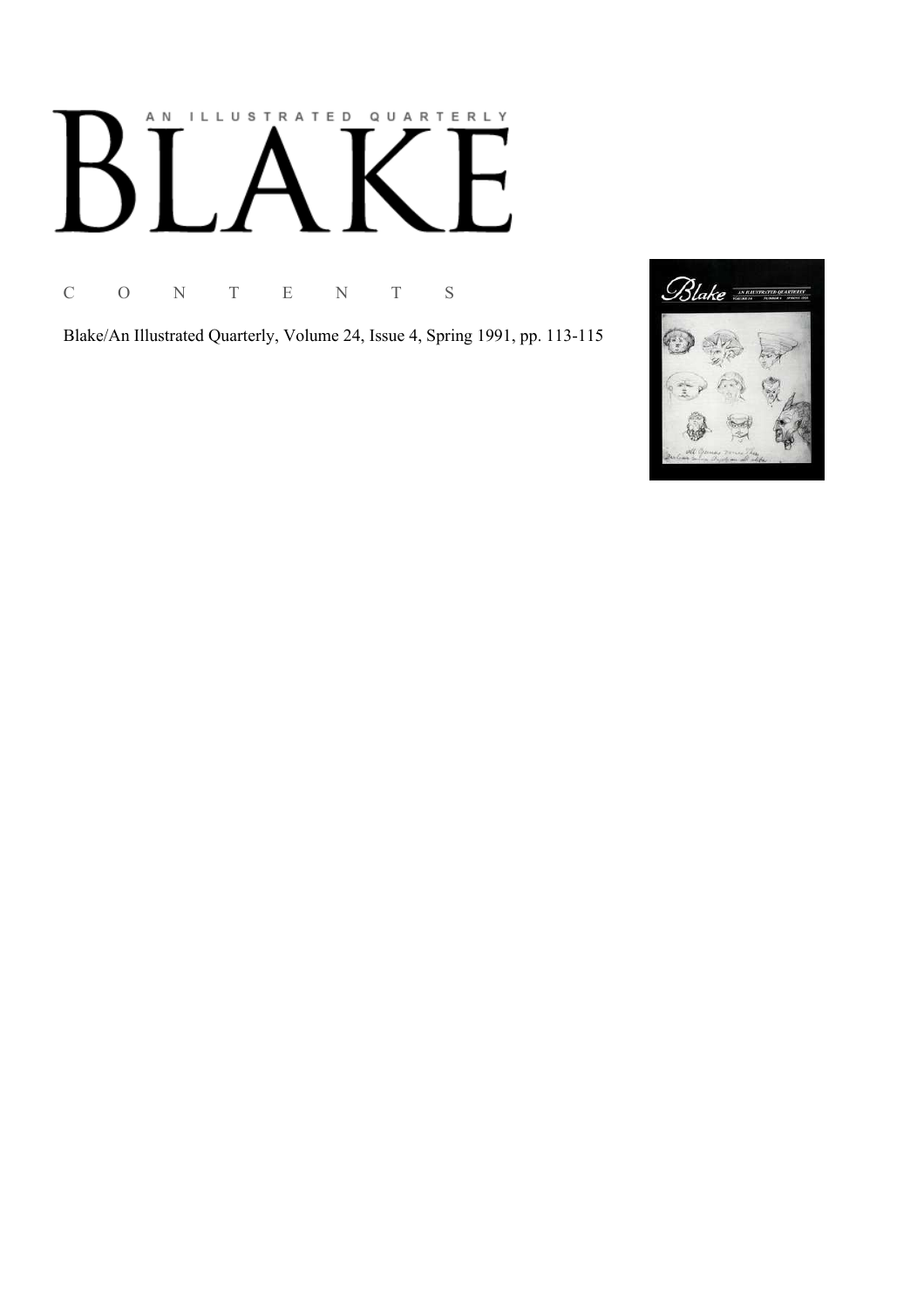

#### AN ILLUSTRATED QUARTERLY **VOLUME 24 NUMBER 4 SPRING 1991**

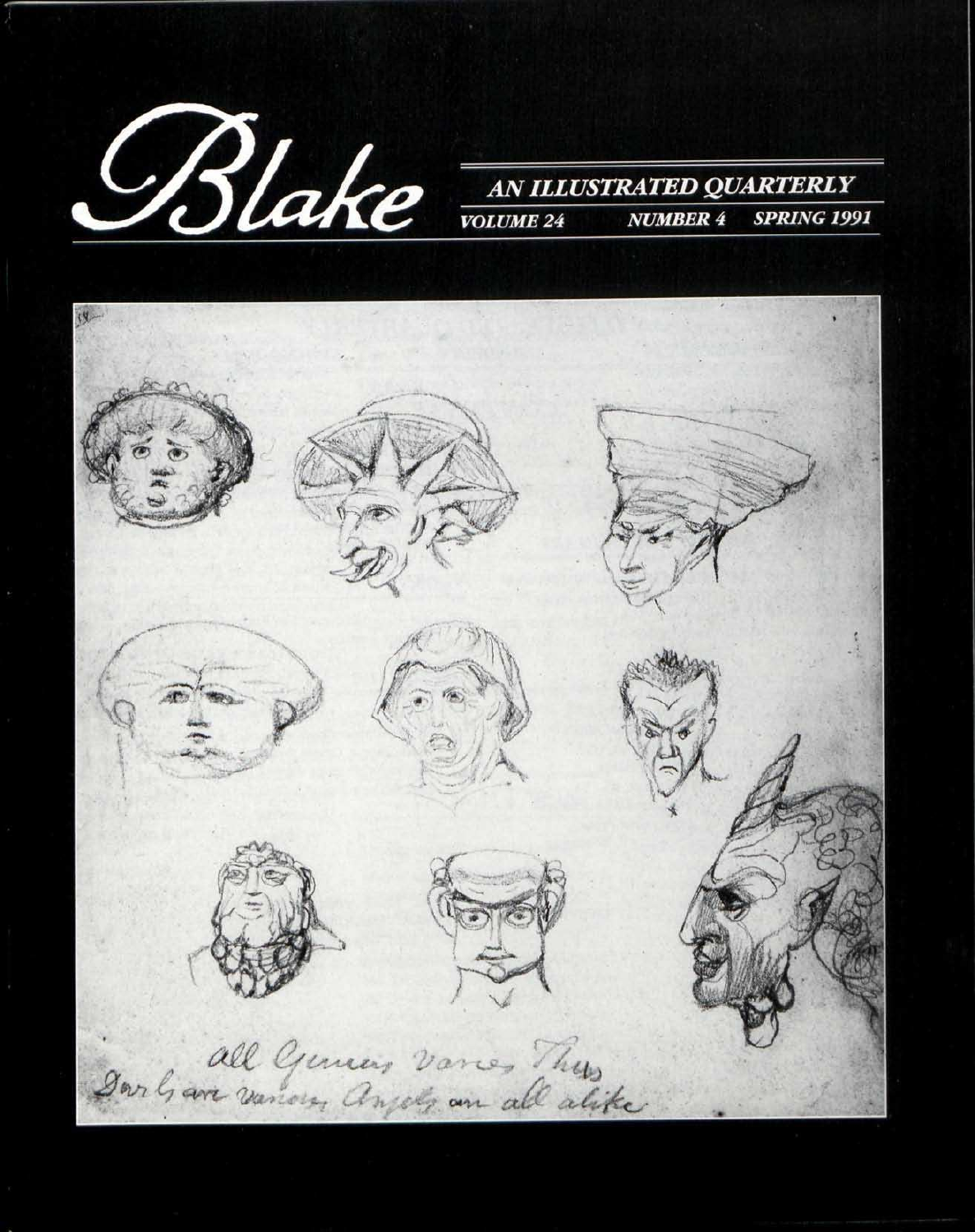



## *AN ILLUSTRATED QUARTERLY VOLUME 24 NUMBER 4 SPRING 1991*

### *CONTENTS*

#### *ARTICLES*

116 Blake in the Marketplace, 1990 by Robert N. Essick

#### *MINUTE PARTICULARS*

142 Blake's Headgear: The Seventh Head of the Beast in *Night Thoughts* 345 Morton D. Paley

#### *REVIEWS*

145 Stanley Kunitz, ed. *The Essential Blake,*  Michael Mason, ed., *William Blake,*  David Punter, ed. *William Blake: Selected Poetry and Prose,*  reviewed by E. B. Murray

154 Syndy McMillen Conger, ed. *Sensibility in Transformation: Creative Resistance to Sentiment from the Augustans to the Romantics,* reviewed by Wallace Jackson

#### *POETRY*

157 Mrs. Blake Requests Her Portrait Paulette Roeske

#### *NEWSLETTER*

158 *Northrop Frye, 1912-1991, Wordsivorth Summer Conference at Dove Cottage, Centre for British Studies Publication, Blake at the Tate,* Blake's *Email Addresses* 

Cover. Blake. *Nine Grotesque or Demonic Heads.* Pencil, sheet 18.6 x 18.4 cm. Essick collection.